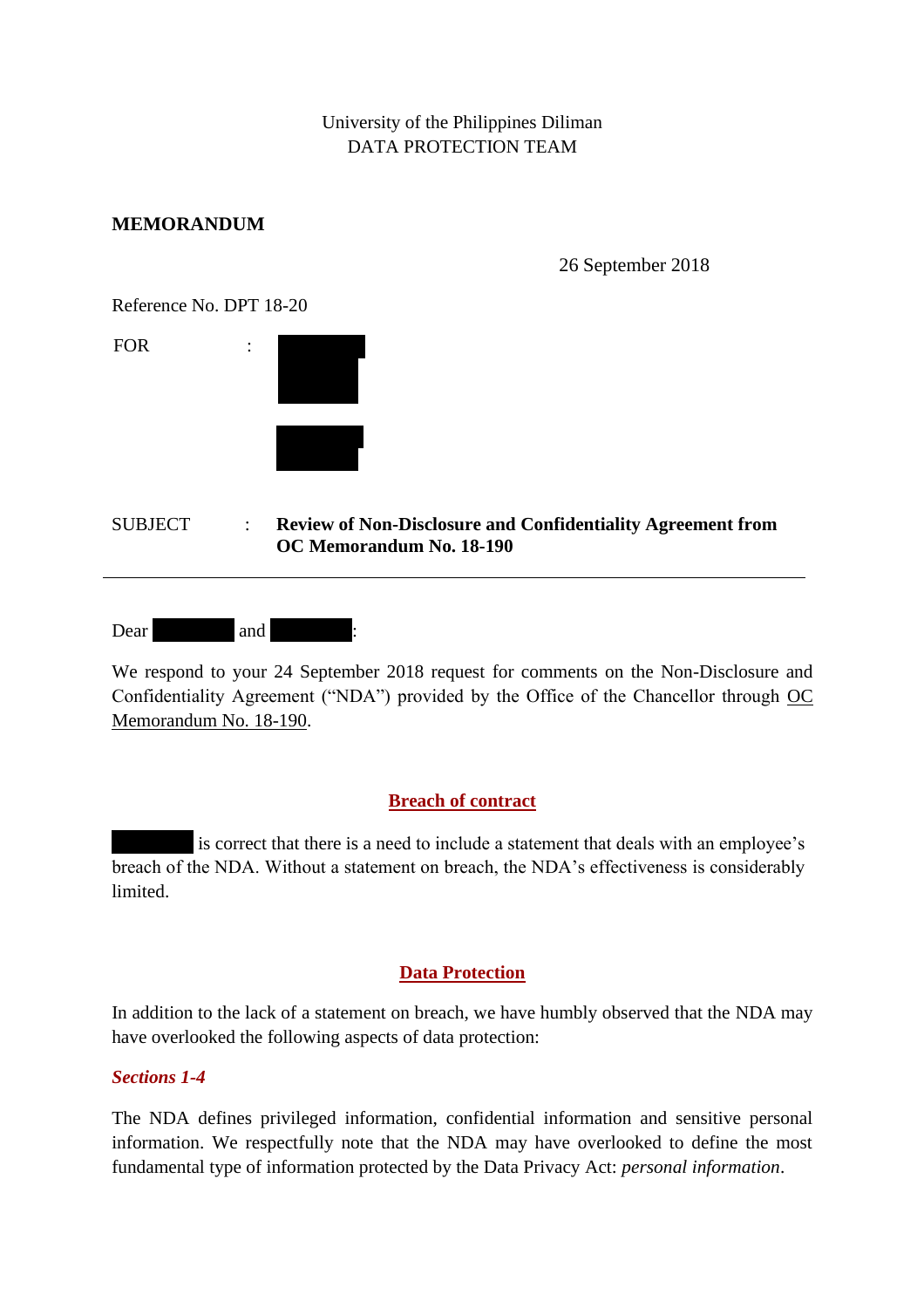### *Section 6*

The NDA requires our faculty and staff that they themselves implement "organizational, physical and technical security measures." Under Section 25 of the Implementing Rules and Regulations of the Data Privacy Act of 2012 ("DPA IRR"), this is the responsibility of the organization, not its people. Our faculty and staff may raise concerns why we are shifting these obligations to them. What we can do is impose specific *operational measures* to our people – and perhaps minimize imposing to our people responsibilities which should be the responsibility of the institution.

# *Requirements of strict confidentiality and processing*

While the NDA is admirable in that it prevents disclosure of "confidential/privileged information" in *"personal dealings"*, it may have overlooked to lay out the following regulatory requirements:

- Operate and hold *personal information* as well as *sensitive personal information* under **strict confidence** (DPA IRR Sec. 26 (d) par. 2)
- Process personal data only if there is a legitimate purpose (DPA IRR Sec. 18 (b))
- Ensure the processing of personal data is necessary and not excessive to its purpose (DPA IRR Sec. 18 (c) )
- No employee of the government shall access sensitive personal information unless there is a security clearance (DPA IRR Sec.  $31(a)(1)$ )

# *Acceptable Use Policy, Restricted Access and Security Clearances*

NPC Circular 16-01 requires government employees to comply with the Acceptable Use Policy, restricted access and security clearances imposed by their organization. It may be advisable that the NDA includes a statement regarding these.

#### *Specific operational measures*

In addition to the NDA's requirement of preventing "confidential/privileged information" to be used in *"personal dealings"*, it may be advantageous to also impose *specific operational*  measures to our people. The obligations of a personal information processor in DPA IRR Sec. 44(b) may be used as framework.